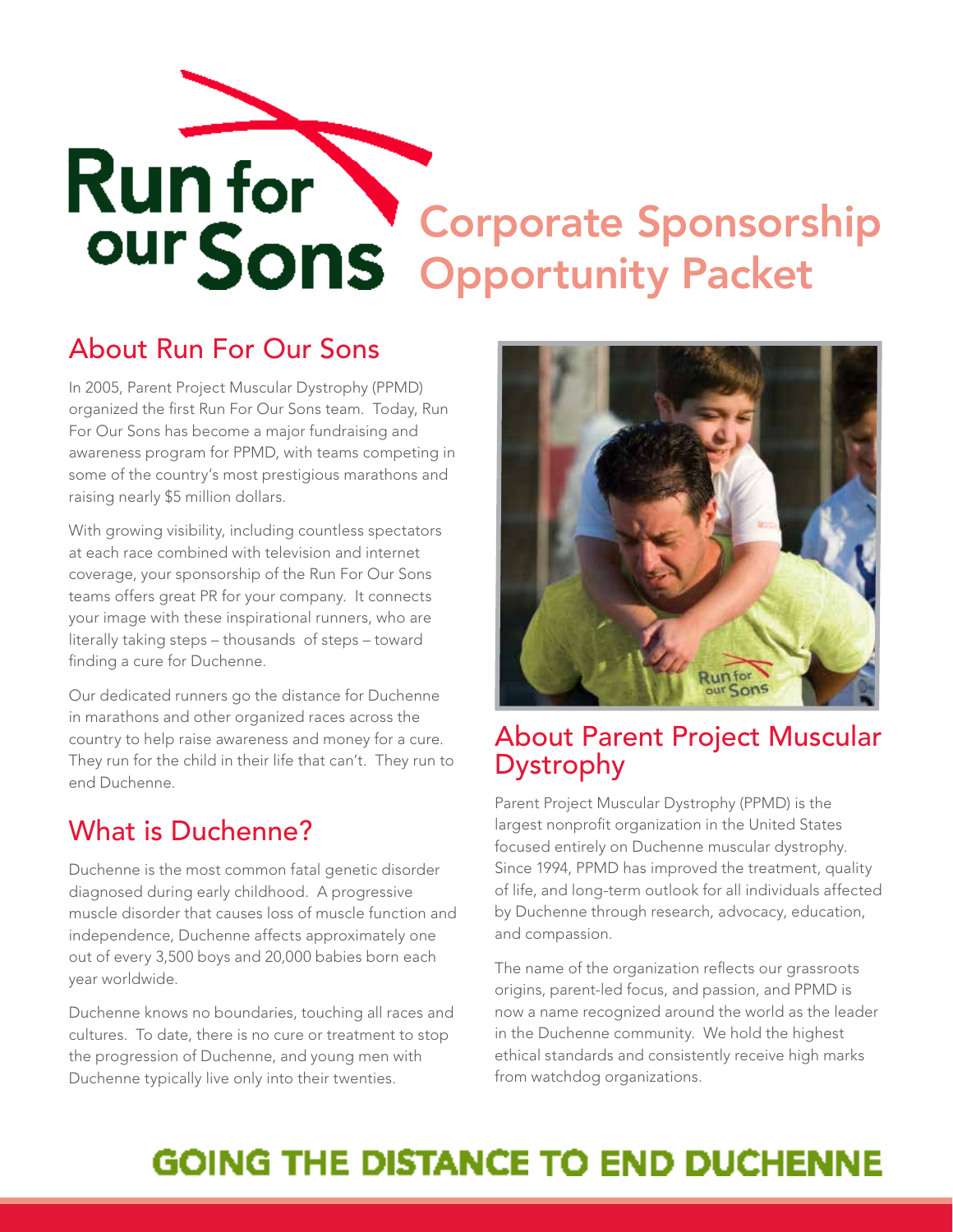#### Sponsorship Opportunities– Benefits will support all of our partnering marathons nationwide!

#### Star Sponsor \$20,000

Benefits of this level include:

- Company name and/or logo on the sleeve of each runner's technical shirt which will be seen by HUNDREDS of THOUSANDS nationwide!
- Company name and/or logo on each of the yard signs used for the families to cheer with at the marathon. Will be seen by thousands!
- Company name and/or logo on a cinch bag that each runner will receive
- Company name and/or logo on ALL team materials sent to all runners
- Company logo on ALL the marathon websites as the Star Sponsor
- Co-branded logo on each of the Incentive Prizes provided to the runners
- Signage at the participating expo's which will be seen by THOUSANDS!
- Mentioned in any national press releases
- Spotlight in the PPMD newsletter (distribution list of 10,000+)
- Facebook and Twitter promotions and announcements
- Spotlight in runner update emails

#### Hospitality Tent Sponsor \$10,000

This sponsorship levels helps provide a tent in charity village or other comparable finish line area for the runners to meet up prior to the race return after the race to meet with family and friends, relax and enjoy refreshments

Benefits of this level include:

- Company name and/or logo on each of the yard signs used for the families to cheer with at the marathon. Will be seen by thousands!
- Company name and/or logo on a cinch bag that each runner will receive
- Company name and/or logo on our Hospitality Tent banner seen by all marathon runners at the finish!
- Company name and/or logo on the website as the Hospitality Tent Sponsor
- Facebook and Twitter promotions and announcements
- Spotlight in the PPMD newsletter (distribution list of 10,000+)
- Spotlight in runner update emails

#### Pasta Dinner Sponsor \$5,000

This sponsorship level is crucial for all runners. It is the most attended function next to the actual marathon. The running team, their family and friends attend a pasta dinner the night before the marathon to 'carb-up'.

Benefits of this level include:

- Company name and/or logo on each of the yard signs used for the families to cheer with at the marathon. Will be seen by thousands!
- Company name and/or logo on the website as the Pasta Dinner Sponsor
- Signage at the actual Pasta Dinner and announcements during the speech section thanking your organization
- Company name and/or logo on our Pasta Dinner banner
- Spotlight in runner update emails

#### Cheer Station Sponsor \$2,500

This level will help provide refreshments, cheer materials, signage and unity for the families and friends cheering on our running team.

Benefits of this level include:

- Company name and/or logo on the website as a Cheer Station Sponsor
- Company name and/or logo on each of the yard signs used for the families to cheer with at the marathon. Will be seen by thousands!
- Spotlight in runner update emails

#### Marathon Specific Sponsorship Opportunities

#### Community Outreach Sponsor \$1,000

This level provides the funding for race by race marketing and outreach materials.

Benefits of this level include:

- Choosing which race you would like your sponsorship to benefit
- Company name and/or logo on all printed materials used for promotion in community, expo, magazines, etc.
- Company name on website as Community Outreach Sponsor
- Company name and/or logo included on race specific runner updates

# **GOING THE DISTANCE TO END DUCHENNE**